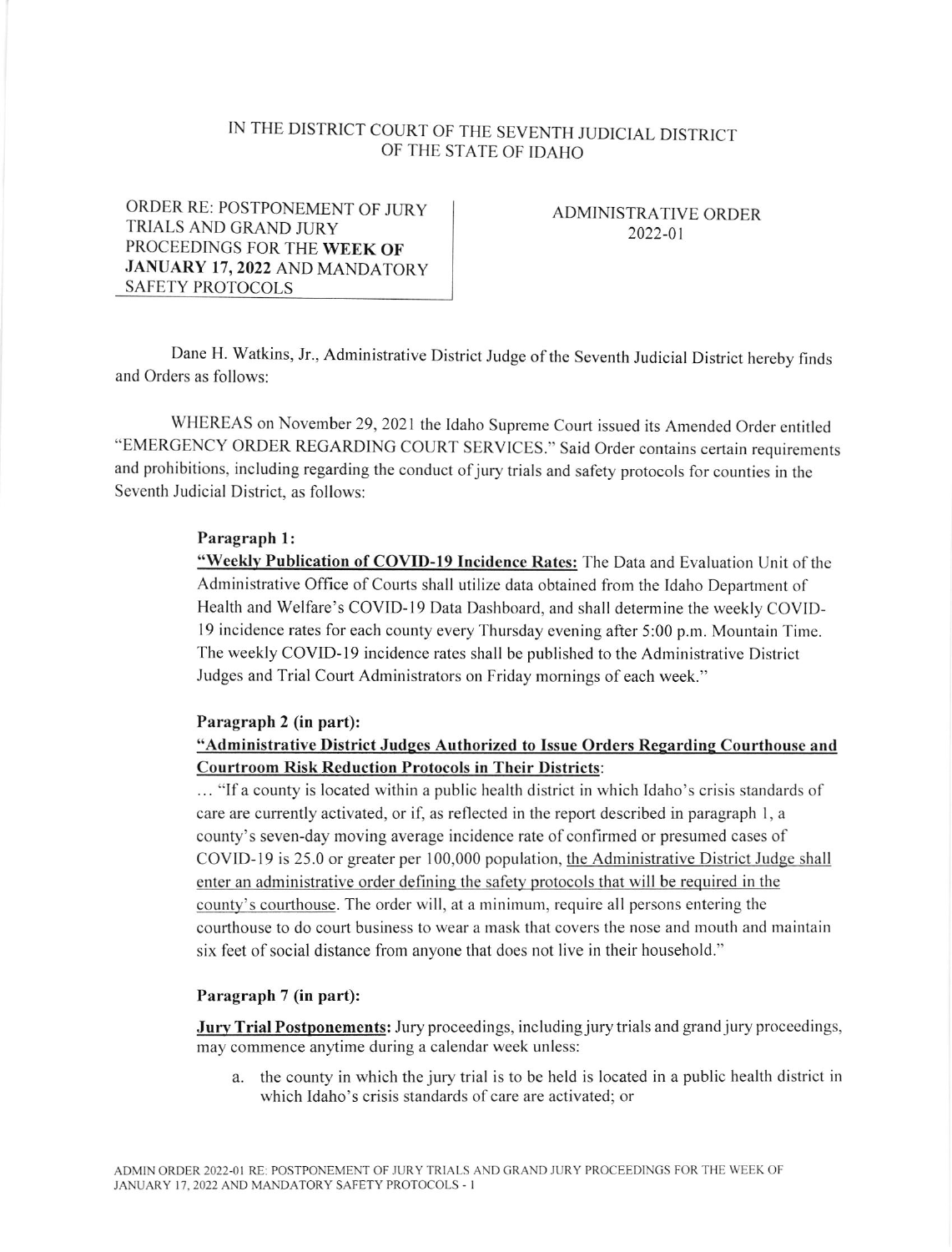b. the Administrative District Judge has determined that the county in which the prospective juror has been summoned to attend court has a seven-day moving average incidence rate of confirmed or presumed cases of COVID-19 of 25.0 or greater per 100,000 population as reflected on the Cases by County page of the Idaho Department<br>of Health and Welfare's COVID-19 Data Dashboard available at available www.coronavirus.idaho.gov

and,

# Paragraph 8 Other Postponements Authorized by Administrative District Jud

Notwithstanding the conditions set fofth in paragraph 7, an Administrative District Judge may, in the exercise of discretion, enter an order prohibiting the commencement of jury trials or the impanelment of a grand jury in a county where there are circumstances beyond the previously published incidence rates which pose a substantial increase in the health or safety risks to participants. Such an order shall be in writing and contain the factual basis for the determination and shall upon entry be submitted via e-mail to the Administrative Office of the Courts.

WHEREAS, the Honorable Dane H. Watkins, Jr. finds no counties in the Seventh Judicial District are a part of a public health district currently subject an active declaration of Idaho's crisis standards of care; and,

FURTHER finds that the seven-day moving average incidence rate of confirmed or presumed cases of COVID-19 is 25.0 or greater per 100,000 population in certain  $7<sup>th</sup>$  Judicial District counties as of **January** 7,2022; and,

### THEREFORE, IT IS HEREBY ORDERED as follows:

1. Jury Trials and Grand Jury Proceedings are also suspended for the week of January 17,2022 in the following  $7<sup>th</sup>$  Judicial District counties:

| $\sim$ |  |  |
|--------|--|--|

IT IS FIIRTHERED ORDERED, effective immediately, that all persons entering the County Court Facilities in all counties identified in number 2 above, for court business shall be subject to and maintain the following protocols:

- 2. All persons entering for court business are required to wear a mask covering their nose and mouth.
- 3. All persons must maintain a minimum of six feet of social distancing from anyone that does not live in their household.